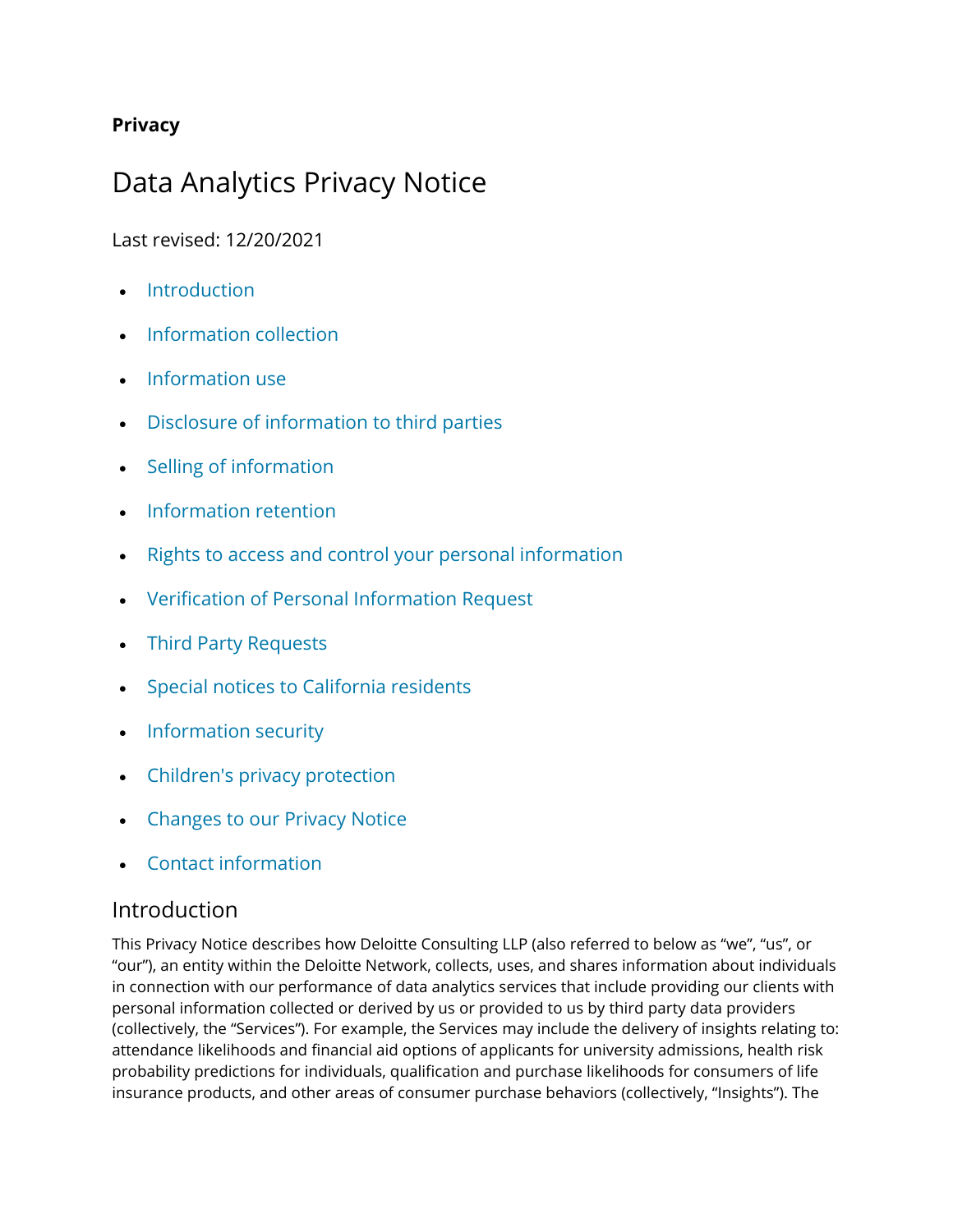Services exclude data analytics services performed on personal information provided to us solely by or on behalf of our clients. Please review the [Deloitte.com Privacy Notice](https://www2.deloitte.com/us/en/legal/privacy.html) to learn how personal information is used and shared when it is collected by the Deloitte.com website or in certain other circumstances unrelated to the Services.

As used in this Privacy Notice, the "Deloitte Network" refers to one or more of Deloitte Touche Tohmatsu Limited, a UK private company limited by guarantee ("DTTL"), its network of member firms and their related entities. DTTL and each of its member firms are legally separate and independent entities. Please see [www.deloitte.com/about](https://www2.deloitte.com/global/en/pages/about-deloitte/articles/about-the-network.html) for a detailed description of the legal structure of Deloitte Touche Tohmatsu Limited and its member firms.

## Information collection

We may collect the following personal information about you from our current or potential clients or third parties, such as data brokers:

- Name
- Home address
- Email address
- Phone number
- Age
- Gender
- Number of children
- Demographic information, such as household composition and marital status
- Financial information, if known, such as ownership of credit or debit cards, investment types, information about your home, and household adjusted gross income
- Academic information, such as standardized test scores, high school GPA, and financial aid offers
- Other information from data brokers, including your hobbies and interests, such as purchasing habits, music preferences, outdoor recreational activities and indoor activities

#### Information use

We may collect and use your personal information as part of our Services to identify you and generate Insights utilizing our proprietary analytics models and/or criteria provided by our clients.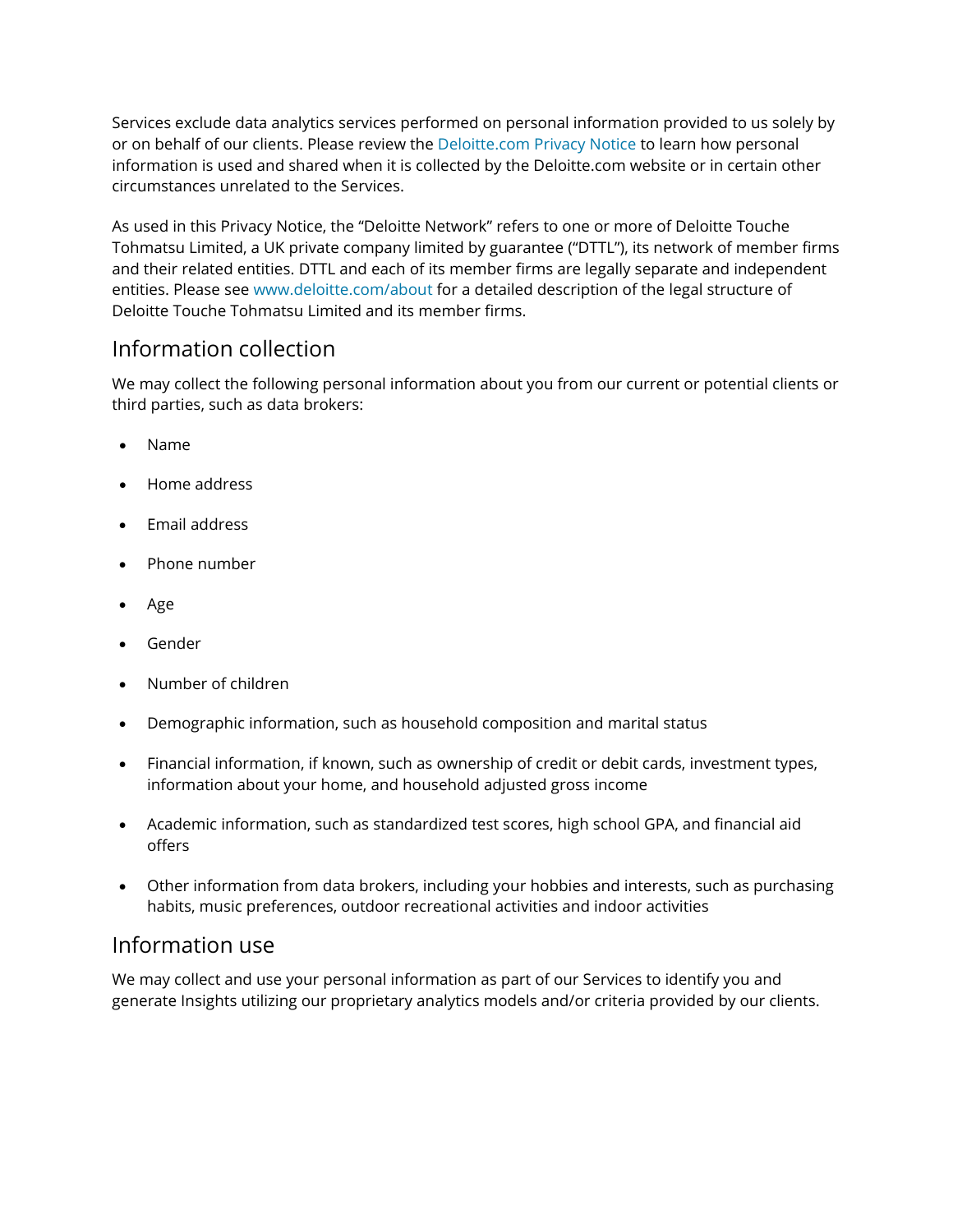# Disclosure of information to third parties

We may provide your personal information to our clients to assist them in their marketing and sales of their products and services.

We may provide your personal information to third parties, such as data brokers, to identify you in order to collect additional personal information about you for use in our services.

All categories of your personal information may also be disclosed:

- To our affiliates and other third parties: in order to respond to your requests or inquiries; as part of a corporate transaction (such as a sale, divestiture, reorganization, merger or acquisition); or where those parties handle information on our behalf
- To law enforcement, regulatory or other government agencies, or to other third parties, in each case to comply with legal, regulatory, or national security obligations or requests

All of these disclosures may involve the transfer of personal information to countries or regions without data protection rules similar to those in effect in your area of residence.

### Selling of information

As part of our Services, we may sell your personal information to our clients. Depending on the jurisdiction in which you are located, you may have the right to request that we not sell personal information we hold about you. To do so, please visit our [Do Not Sell My Personal Information](https://www2.deloitte.com/us/en/legal/do-not-sell-my-personal-information.html) web page.

#### Information retention

We retain personal information as necessary for the duration of the purposes outlined in this Privacy Notice. Notwithstanding the duration of the purpose, we may retain your information if necessary to comply with our legal or professional obligations, enforce our agreements, or resolve disputes.

### Rights to access and control your personal information

You have choices about how your personal information is collected, used and shared.

Depending on the jurisdiction in which you are located, you may have the right to request that we modify, delete, or stop processing your personal information, and you may also have the right to request that we provide the following information regarding the personal information we hold about you:

- The categories and/or specific pieces of personal information we collected
- The categories of sources from which personal information is collected
- The business or commercial purpose for collecting or selling personal information
- The categories of third parties with whom we shared personal information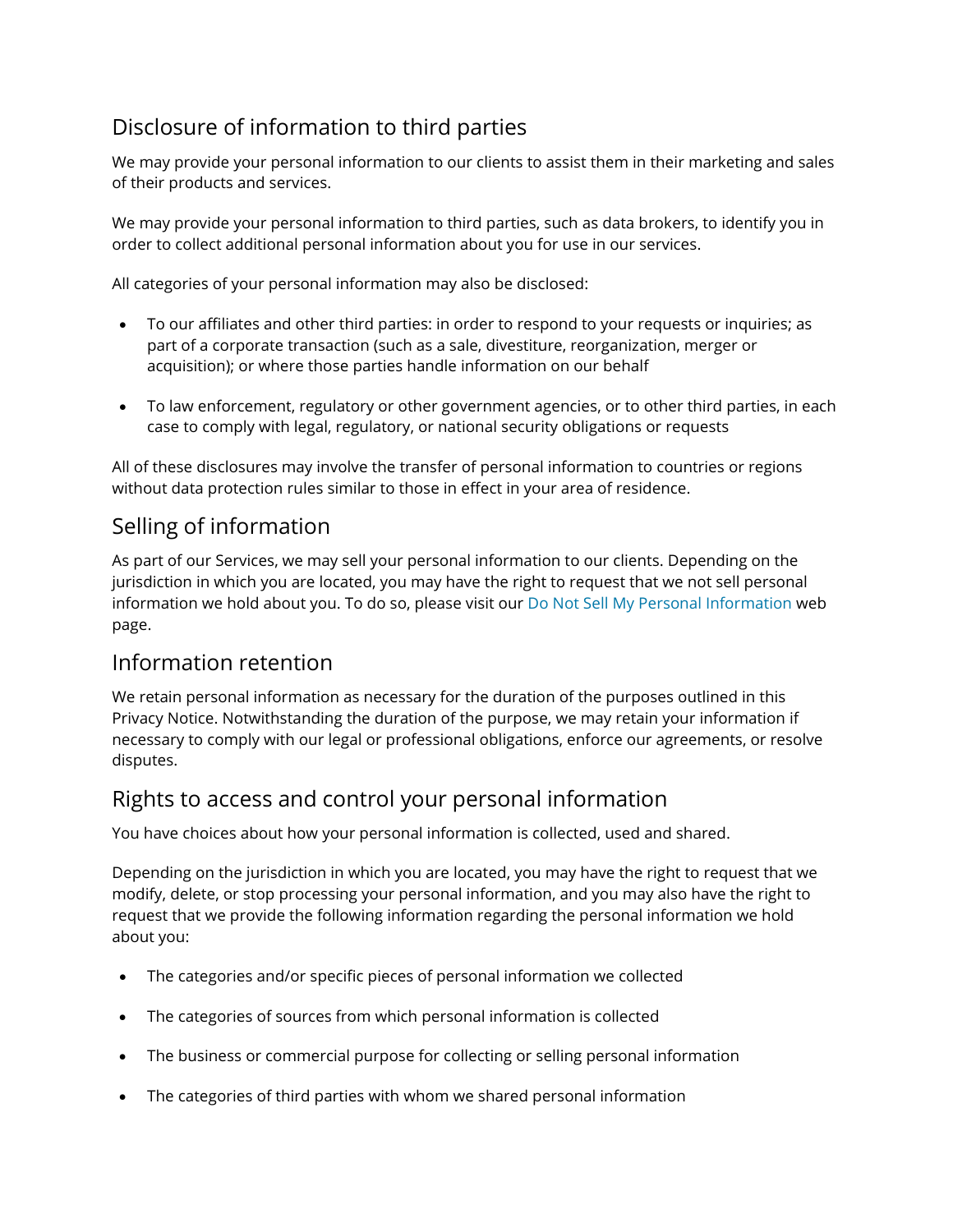• The categories of personal information we sold about you and the categories of third parties to whom the personal information was sold

To exercise any of your rights under applicable law described above regarding your personal information, please complete our [Personal Information Request Form](https://datasubject.deloitte.com/) or call us at this toll-free number **+1-844-919-0711**. When calling us, please provide your full name, mailing address, email address and information about the type of specific request.

Applicable laws may also give you the right to lodge a complaint with a local supervisory authority related to this Privacy Notice.

We will not discriminate against you for exercising any of your rights with respect to your personal information.

Annual personal information request metrics are available [here.](https://www2.deloitte.com/content/dam/Deloitte/us/Documents/about-deloitte/us-about-consumer-personal-information-request-metrics.pdf)

# Verification of Personal Information Request

For certain personal information requests, we must first verify your identity before processing your request. To do so, we may ask you to provide us with your full name, contact information, and relationship to Deloitte. Depending on your request, we may ask you to provide additional information. Once we receive this information, we will then review it and determine whether we are able to match it to the information Deloitte maintains about you to verify your identity.

## Third Party Requests

If you are submitting a personal information request on behalf of someone other than yourself, please contact us at **[DataSubjectRequest@deloitte.com](mailto:datasubjectrequest@deloitte.com)** and include proof that you are authorized to make the request. This may be in the form of a written authorization signed by the person whom you are acting on behalf of or a valid power of attorney.

# Special notices to California residents

If you are a California resident, you are entitled to request information concerning any personal information you provide to us as part of an established business relationship for personal, family, or household purposes that we disclose to nonaffiliated third parties for their direct marketing purposes. We do not collect any personal information directly from you as part of our Services. Therefore, we do not have any such personal information to share with nonaffiliated third parties for such purposes.

### Information security

We have in place reasonable commercial standards of technology and operational security to protect all personal information collected from unauthorized access, disclosure, alteration or destruction.

# Children's privacy protection

We understand the importance of protecting children's online privacy. Our Services are not designed for or intentionally targeted at children under the age of 13. It is not our policy to intentionally